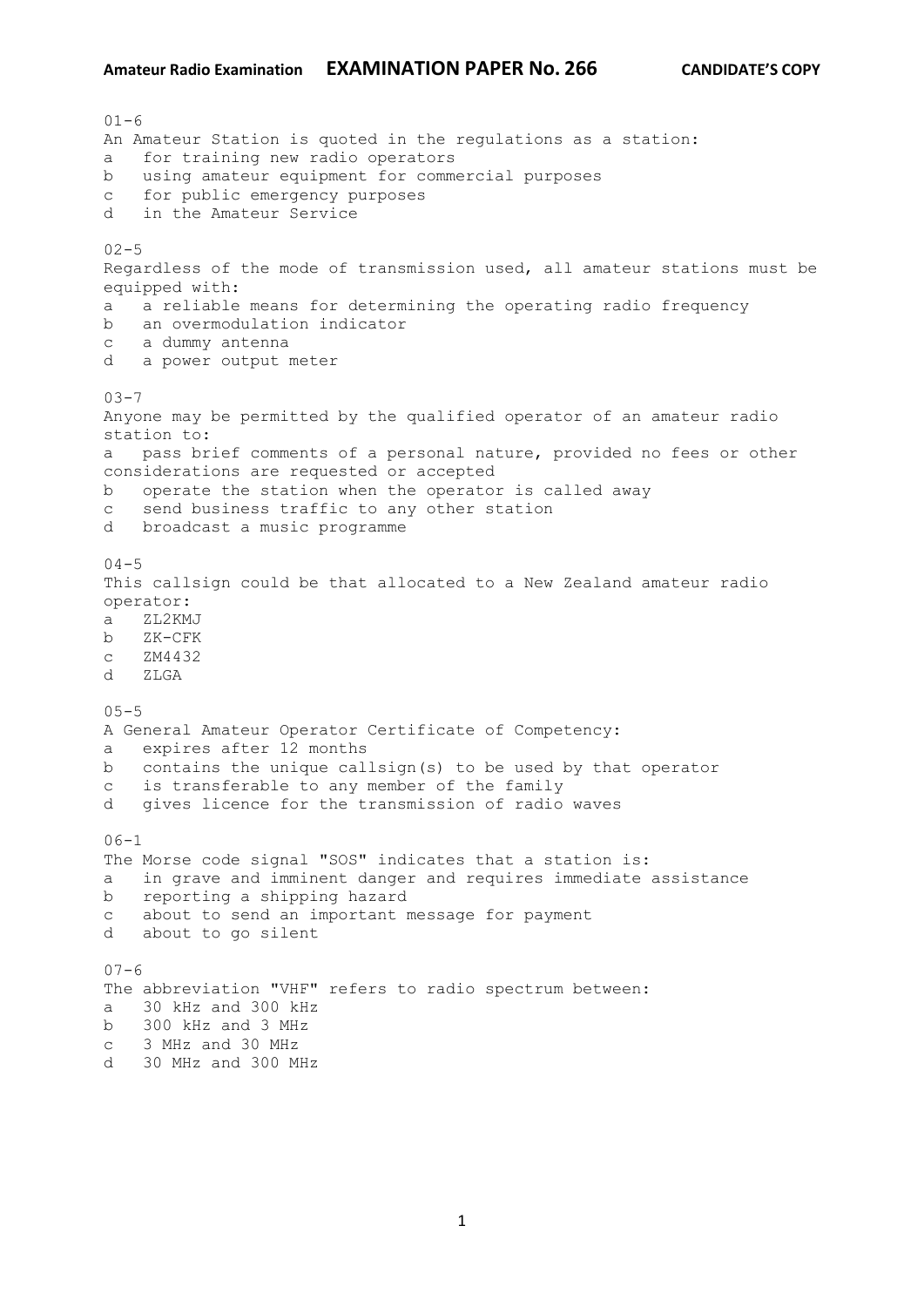$08 - 0$ Amateur stations are often described as being "frequency agile". This means: a operation is restricted to frequency modulation only b operators can operate anywhere on a shared band c a bandswitch is required on all transmitters d operators can change frequency on a shared band to avoid interfering  $09-6$ The New Zealand amateur radio bandplans are: a obligatory for all amateur radio operators b only for testing and development purposes c indicators of where distant stations can be worked d recommended, all amateur radio operators should observe them  $10-8$ The term describing opposition to electron flow in a circuit is: a current b voltage c power d resistance  $11 - 7$ Four good electrical insulators are: a glass, air, plastic, porcelain b plastic, rubber, wood, carbon c glass, wood, copper, porcelain d paper, glass, air, aluminium  $12 - 5$ The voltage "two volts" is also: a 2,000 mV b 2,000 kV c 2,000 uV d 2,000 MV  $13 - 4$ The voltage to cause a current of 4.4 ampere to flow in a 50 ohm resistance is: a 2220 volt b 22.0 volt c 220 volt d 0.222 volt  $14 - 3$ A resistor with 10 volt applied across it and passing a current of 1 mA has a value of: a 10 ohm b 10 kilohm c 100 ohm d 1 kilohm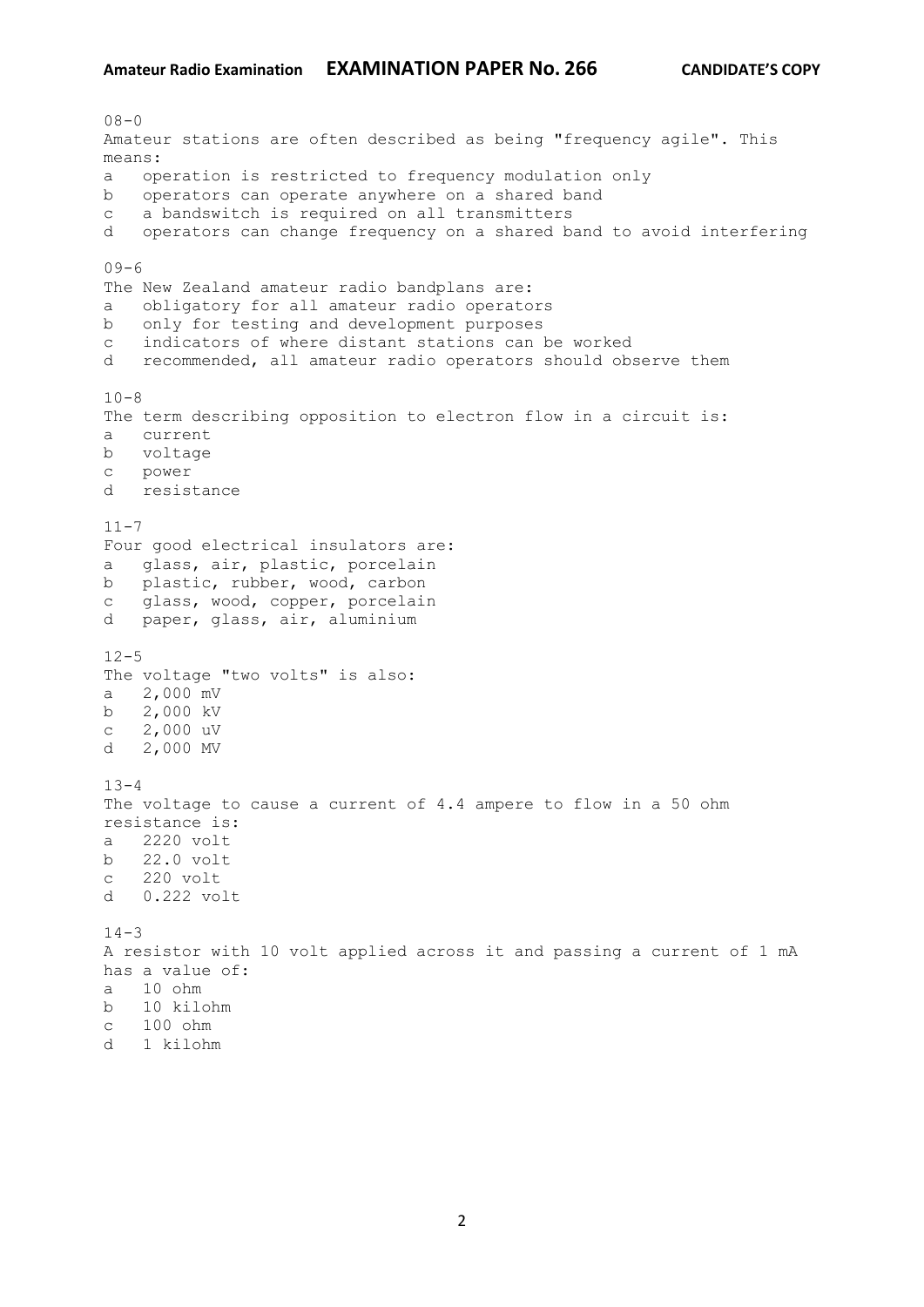$15 - 8$ Two resistors are connected in parallel. One is 75 ohm and the other is 50 ohm. The total resistance of this parallel circuit is: a 10 ohm b 70 ohm c 30 ohm d 40 ohm  $16 - 0$ A 6 ohm resistor is connected in parallel with a 30 ohm resistor. The total resistance of the combination is: a 8 ohm b 24 ohm c 35 ohm d 5 ohm  $17 - 1$ Two resistors are in parallel. Resistor A carries twice the current of resistor B, which means that: a B has half the resistance of A b A has half the resistance of B c the voltage across A is twice that across B d the voltage across B is twice that across B  $18 - 3$ When two 1000 ohm 5 watt resistors are connected in parallel, they can dissipate a maximum total power of: a 40 watt b 10 watt c 20 watt d 5 watt  $19-3$ If two 10 ohm resistors are connected in series with a 10 volt battery, the battery load is: a 5 watt b 10 watt c 20 watt d 100 watt  $20 - 8$ The "rms voltage" of a sinewave signal is: a 0.707 times the peak voltage b half the peak voltage c 1.414 times the peak voltage d the peak-to-peak voltage  $21 - 3$ Two metal plates separated by air form a 0.001 uF capacitor. Its value may be changed to 0.002 uF by: a making the plates smaller in size b moving the plates apart c bringing the metal plates closer together d touching the two plates together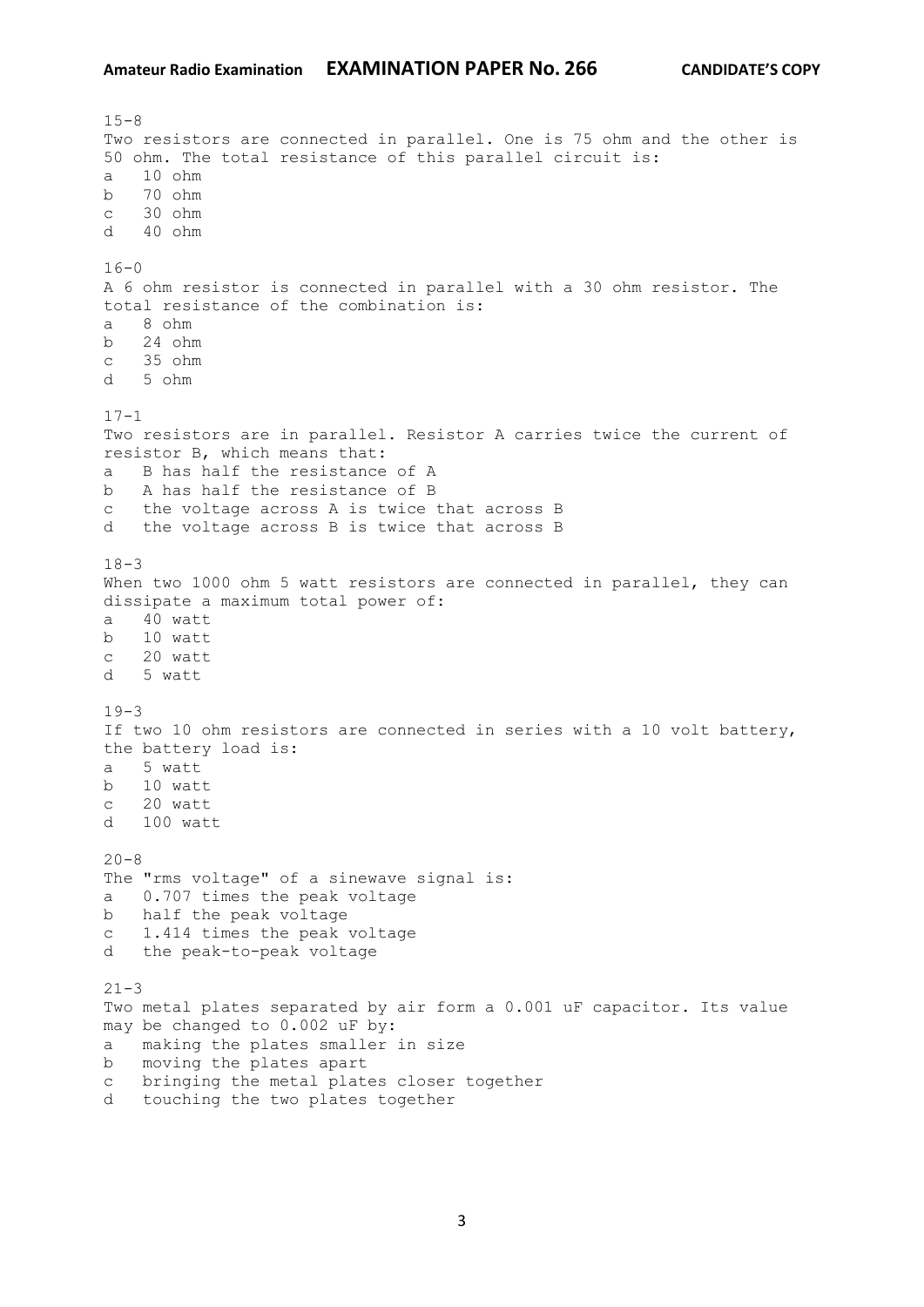$22 - 1$ Two 20 uH inductances are connected in series. The total inductance is: a 10 uH b 20 uH c 40 uH d 80 uH  $23 - 8$ The correct colour coding for the earth wire in a flexible mains lead is: a brown b yellow and green c blue d white  $24 - 4$ The three leads from a PNP transistor are named the: a collector, emitter, base b collector, source, drain c gate, source, drain d drain, base, source  $25 - 0$ A varactor diode acts like a variable: a resistance b capacitance c voltage regulator d inductance  $26 - 2$ This semiconductor device has characteristics most similar to a triode valve: a junction diode b zener diode c field effect transistor d bipolar transistor  $27 - 3$ The following meter could be used to measure the power supply current drawn by a small hand-held transistorised receiver: a a power meter b an RF ammeter c an electrostatic voltmeter d a DC ammeter  $28 - 0$ Assuming the same impedances, the input to an amplifier is 1 volt rms and the output 10 volt rms. This is an increase of: a 3 dB b 20 dB c 6 dB d 10 dB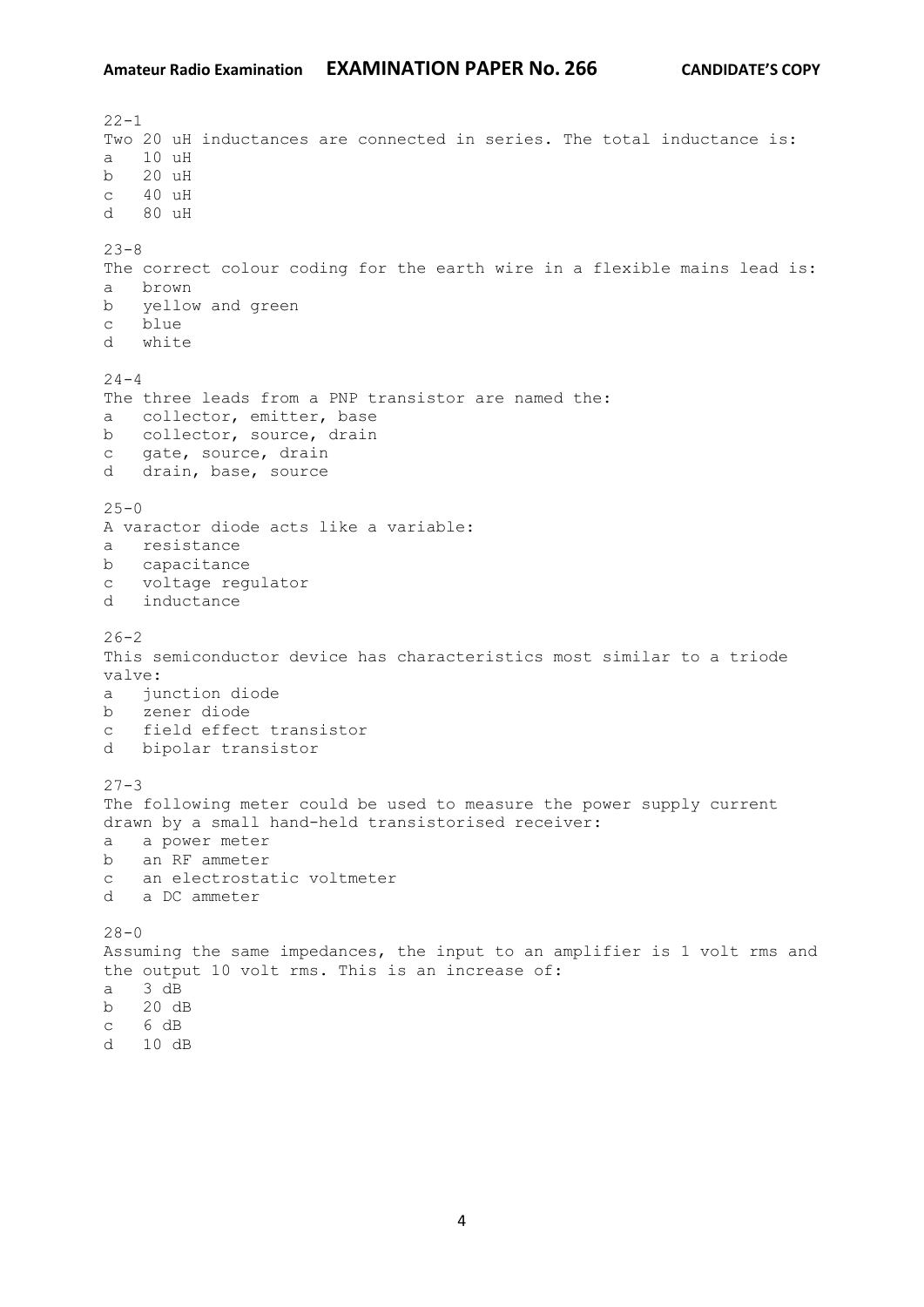$29 - 7$ In an HF station, the connection between the SWR bridge and the switch used for selecting between multiple antennas, is normally a: a twisted pair cable b coaxial cable c quarter-wave matching section d short length of balanced ladder-line  $30 - 3$ In a frequency modulation receiver, the output of this is connected to the mixer: a the high frequency oscillator b the frequency discriminator c the intermediate frequency amplifier d the speaker and/or headphones  $31 - 7$ In a single sideband and CW receiver, the output from this is connected to the product detector: a the mixer b the beat frequency oscillator c the radio frequency amplifier d the audio frequency amplifier  $32 - 4$ If two receivers are compared, the more sensitive receiver will produce: a more than one signal b less signal and more noise c more signal and less noise d a steady oscillator drift  $33 - 0$ This audio shaping network is added at an FM receiver to restore proportionally attenuated lower audio frequencies: a a pre-emphasis network b an audio prescaler c a heterodyne suppressor d a de-emphasis network  $34 - 0$ The tuning control of a superhet receiver changes the tuned frequency of the: a audio amplifier b IF amplifier c local oscillator d post-detector amplifier  $35 - 0$ A communications receiver provides a choice of four IF bandpass filters installed in it, one at 250 Hz, one at 500 Hz, one at 2.4 kHz, and one at 6 kHz. If you were listening to a single sideband transmission, you would use: a 250 Hz b 6 kHz c 500 Hz d 2.4 kHz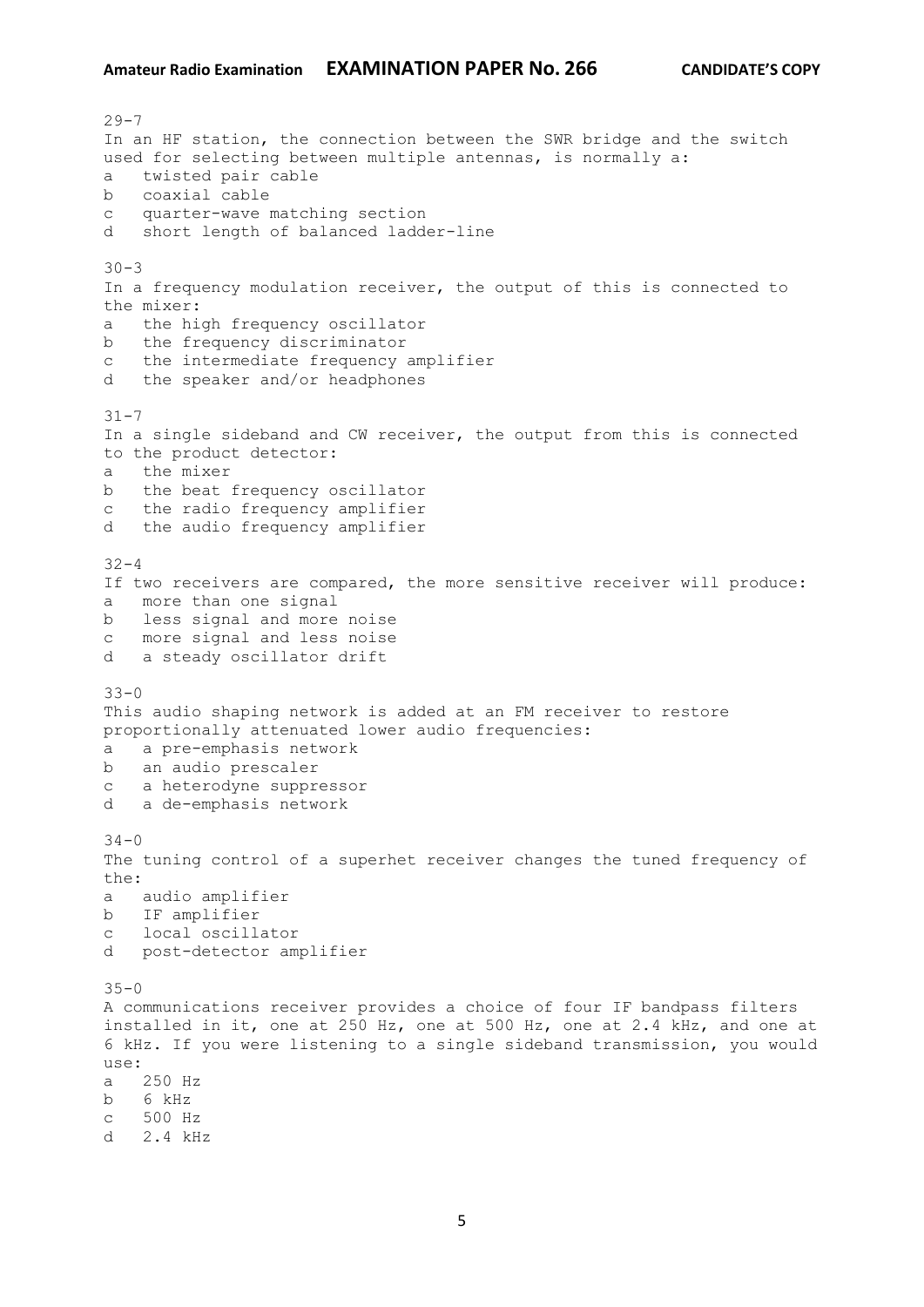$36 - 5$ Front-end selectivity is provided by resonant networks both before and after the RF stage in a superhet receiver. This whole section of the receiver is often referred to as the: a preamble b preselector c preamplifier d pass-selector 37-1 In a frequency modulation transmitter, the microphone is connected to the: a speech amplifier b modulator c power amplifier d oscillator 38-9 In an single sideband transmitter, this is located between the mixer and the antenna: a variable frequency oscillator b linear amplifier c balanced modulator d radio frequency oscillator 39-6 The difference between DC input power and RF power output of a transmitter RF amplifier: a radiates from the antenna b is lost in the feedline c is dissipated as heat d is due to oscillating current  $40 - 7$ Harmonic frequencies are: a at multiples of the fundamental frequency b always lower in frequency than the fundamental frequency c any unwanted frequency above the fundamental frequency d any frequency causing TVI  $41 - 0$ Harmonics are to be avoided because they: a cause damage to amateur equipment b make your signal unreadable at other stations on that band c cause possible interference to other users of that band d cause possible interference to services using other bands  $42 - 5$ The capacitor value best suited for filtering the output of a 12 volt 1 amp DC power supply is: a 100 pF b 10,000 uF c 10 nF d 100 nF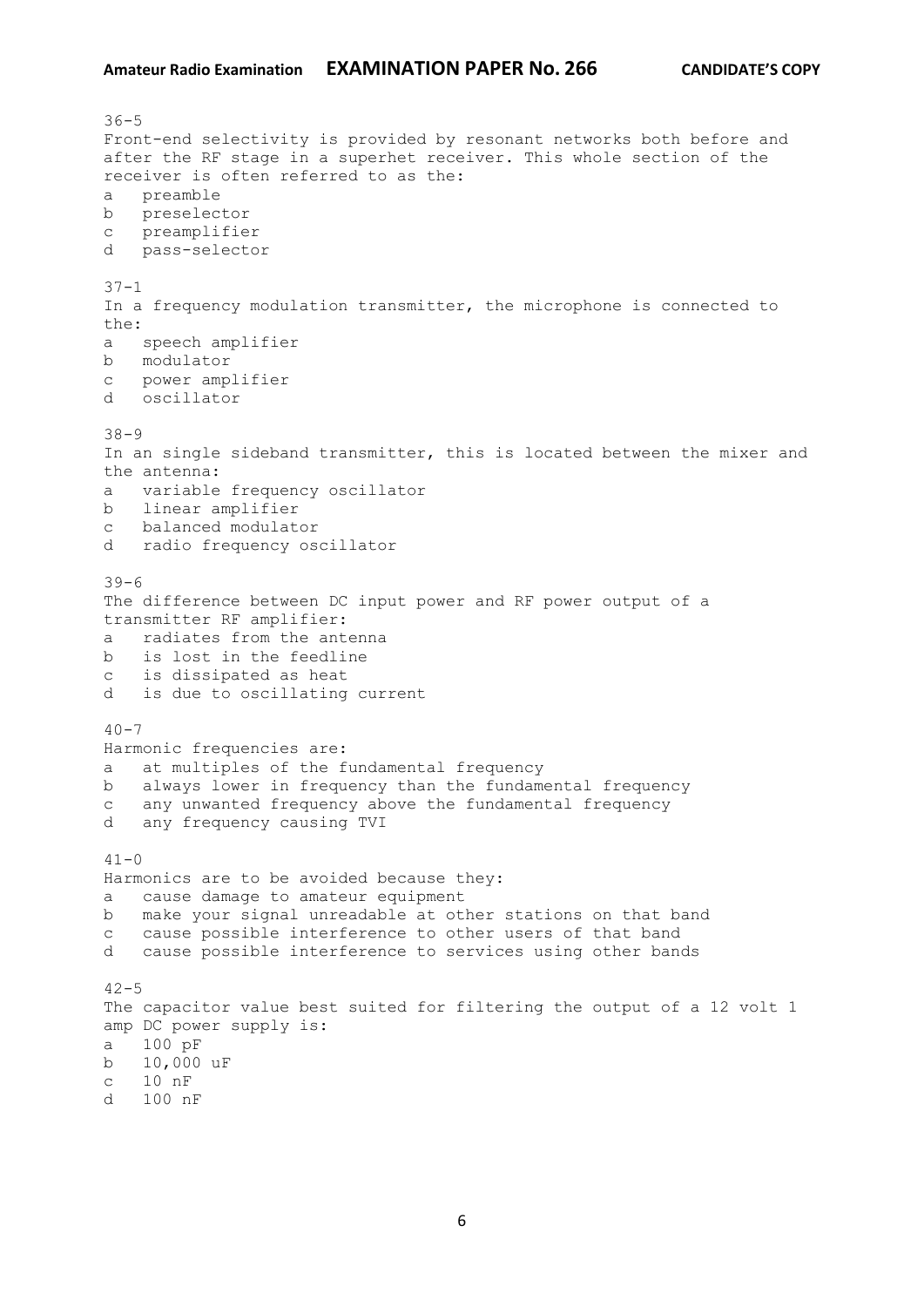$43 - 0$ A filter is used in a power supply to: a filter RF radiation from the output of the power supply b restore voltage variations c act as a 50 Hz tuned circuit d smooth the rectified waveform from the rectifier  $44 - 7$ When conversing via a VHF or UHF repeater, you should pause between overs for about: a 3 seconds b half a second c 30 seconds d several minutes  $45 - 4$ The standard frequency offset (split) for 2 metre repeaters in New Zealand is: a plus 600 kHz below 147 MHz, minus 600 kHz on or above 147 MHz b minus 5 MHz below 147 MHz, plus 5 MHz kHz on or above 147 MHz c plus 5 MHz below 147 MHz, minus 5 MHz kHz on or above 147 MHz d plus 600 kHz above 147 MHz, minus 600 kHz on or below 147 MHz  $46 - 8$ Many receivers have both RF and AF gain controls. These allow the operator to: a vary the receiver frequency and AM transmitter frequency independently b vary the low and high frequency audio gain independently c vary the gain of the radio frequency and audio frequency amplifier stages independently d vary the receiver's "real" and "absolute" frequencies independently  $47 - 4$ The "Q" signal "what is your location?" is: a QRZ? b QTC? c QTH? d QRL?  $48 - 7$ An RF transmission line should be matched at the transmitter end to: a prevent frequency drift b transfer maximum power to the antenna c overcome fading of the transmitted signal d ensure that the radiated signal has the intended polarisation  $49 - 5$ An instrument to check whether RF power in the transmission line is transferred to the antenna is: a an antenna tuner b a standing wave ratio meter c a dummy load d a keying monitor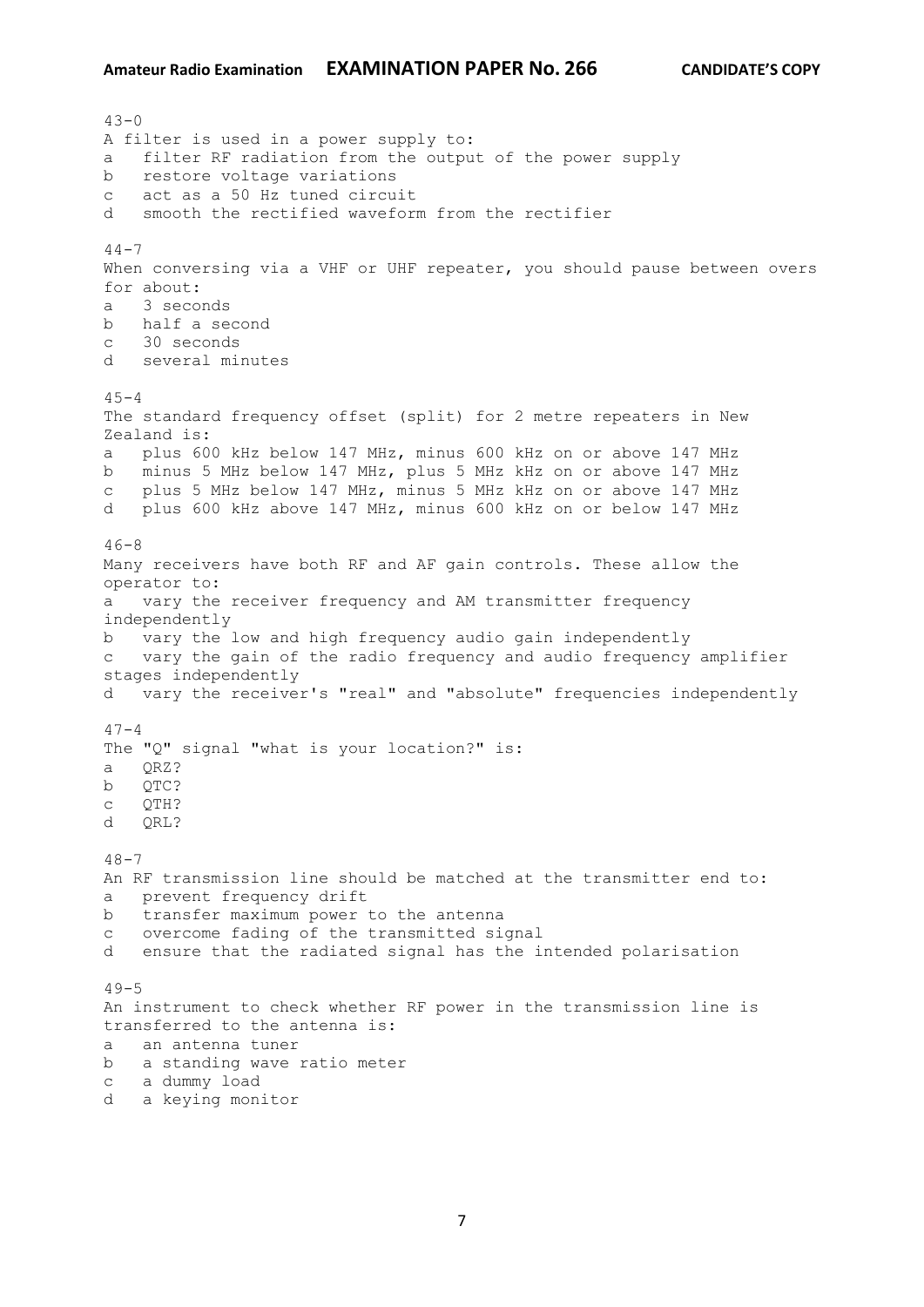```
50 - 9Radio wave polarisation is defined by the orientation of the radiated:
a electric field
b magnetic field
c inductive field
d capacitive field
51-9
A half-wave antenna resonant at 7100 kHz is approximately this long:
a 40 metres
b 20 metres
c 80 metres
d 160 metres
52 - 1A half-wave antenna cut for 7 MHz can be used on this band without 
change:
a 15 metre
b 10 metre
c 20 metre
d 80 metre
53 - 4The maximum radiation from a three element Yagi antenna is:
a in the direction of the reflector end of the boom
b at right angles to the boom
c in the direction of the director end of the boom
d parallel to the line of the coaxial feeder
54 - 5That portion of HF radiation which is directly affected by the surface of 
the earth is called:
a ground wave
b local field wave
c inverted wave
d ionospheric wave
55 - 7A variation in received signal strength caused by slowly changing 
differences in path lengths is called:
a fading
b absorption
c fluctuation
d path loss
56-7
VHF or UHF signals transmitted towards a tall building are often received 
at a more distant point in another direction because:
a these waves are easily bent by the ionosphere
b these waves are easily reflected by objects in their path
c you can never tell in which direction a wave is travelling
d tall buildings have elevators
```